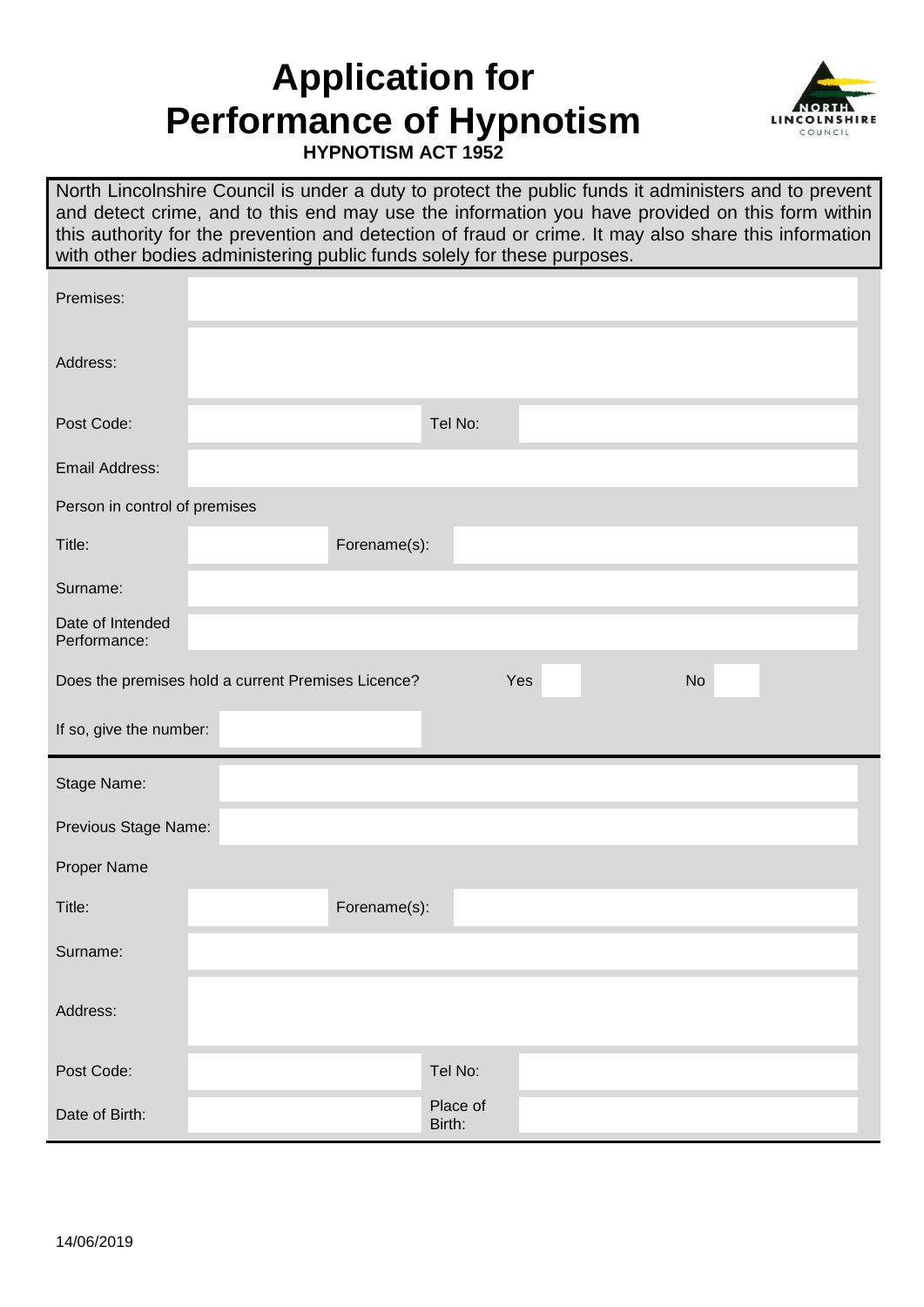| Are you a member of a recognised professional organisation?<br>Yes<br><b>No</b>                                                                                                                                                                                                                                                           |                                               |                  |           |  |  |  |  |
|-------------------------------------------------------------------------------------------------------------------------------------------------------------------------------------------------------------------------------------------------------------------------------------------------------------------------------------------|-----------------------------------------------|------------------|-----------|--|--|--|--|
| Name of organisation:                                                                                                                                                                                                                                                                                                                     |                                               |                  |           |  |  |  |  |
| Address:                                                                                                                                                                                                                                                                                                                                  |                                               |                  |           |  |  |  |  |
| Post Code:                                                                                                                                                                                                                                                                                                                                |                                               | Tel No:          |           |  |  |  |  |
| Membership Number:                                                                                                                                                                                                                                                                                                                        |                                               | Member<br>Since: |           |  |  |  |  |
| Details of three previous performances (Attach copies of show synopsis and promotional material for each)                                                                                                                                                                                                                                 |                                               |                  |           |  |  |  |  |
| Venue:                                                                                                                                                                                                                                                                                                                                    |                                               |                  |           |  |  |  |  |
| Authority:                                                                                                                                                                                                                                                                                                                                |                                               |                  |           |  |  |  |  |
| Venue:                                                                                                                                                                                                                                                                                                                                    |                                               |                  |           |  |  |  |  |
| Authority:                                                                                                                                                                                                                                                                                                                                |                                               |                  |           |  |  |  |  |
| Venue:                                                                                                                                                                                                                                                                                                                                    |                                               |                  |           |  |  |  |  |
| Authority:                                                                                                                                                                                                                                                                                                                                |                                               |                  |           |  |  |  |  |
| This application will not be considered without a detailed synopsis of the show content. If a current synopsis is<br>already in our possession please confirm if the same is to be used for this performance.                                                                                                                             |                                               |                  |           |  |  |  |  |
|                                                                                                                                                                                                                                                                                                                                           | Yes                                           |                  | <b>No</b> |  |  |  |  |
| Have you ever been refused, or had withdrawn, a consent by any licensing authority or been convicted of an offence<br>under the Hypnotism Act 1952 or of an offence involving the breach of a condition regulating or prohibiting the giving<br>of a performance of hypnotism on any person at a place licensed for public entertainment. |                                               |                  |           |  |  |  |  |
|                                                                                                                                                                                                                                                                                                                                           | Yes                                           |                  | <b>No</b> |  |  |  |  |
|                                                                                                                                                                                                                                                                                                                                           | If so enclose a statement giving full details |                  |           |  |  |  |  |
| <b>Additional Information</b><br>Please attach the following:                                                                                                                                                                                                                                                                             |                                               |                  |           |  |  |  |  |
| Show synopsis                                                                                                                                                                                                                                                                                                                             |                                               |                  |           |  |  |  |  |
| <b>Promotional material</b>                                                                                                                                                                                                                                                                                                               |                                               |                  |           |  |  |  |  |
| Public liability insurance (Min £1m)                                                                                                                                                                                                                                                                                                      |                                               |                  |           |  |  |  |  |
| I hereby confirm that I can meet the criteria needed to obtain a licence and that should any matters be<br>omitted that it will impact on my application. It is my responsibility to make sure that all information is<br>complete and correct.                                                                                           |                                               |                  |           |  |  |  |  |
| Signature                                                                                                                                                                                                                                                                                                                                 |                                               |                  |           |  |  |  |  |
| Name                                                                                                                                                                                                                                                                                                                                      |                                               |                  | Date      |  |  |  |  |